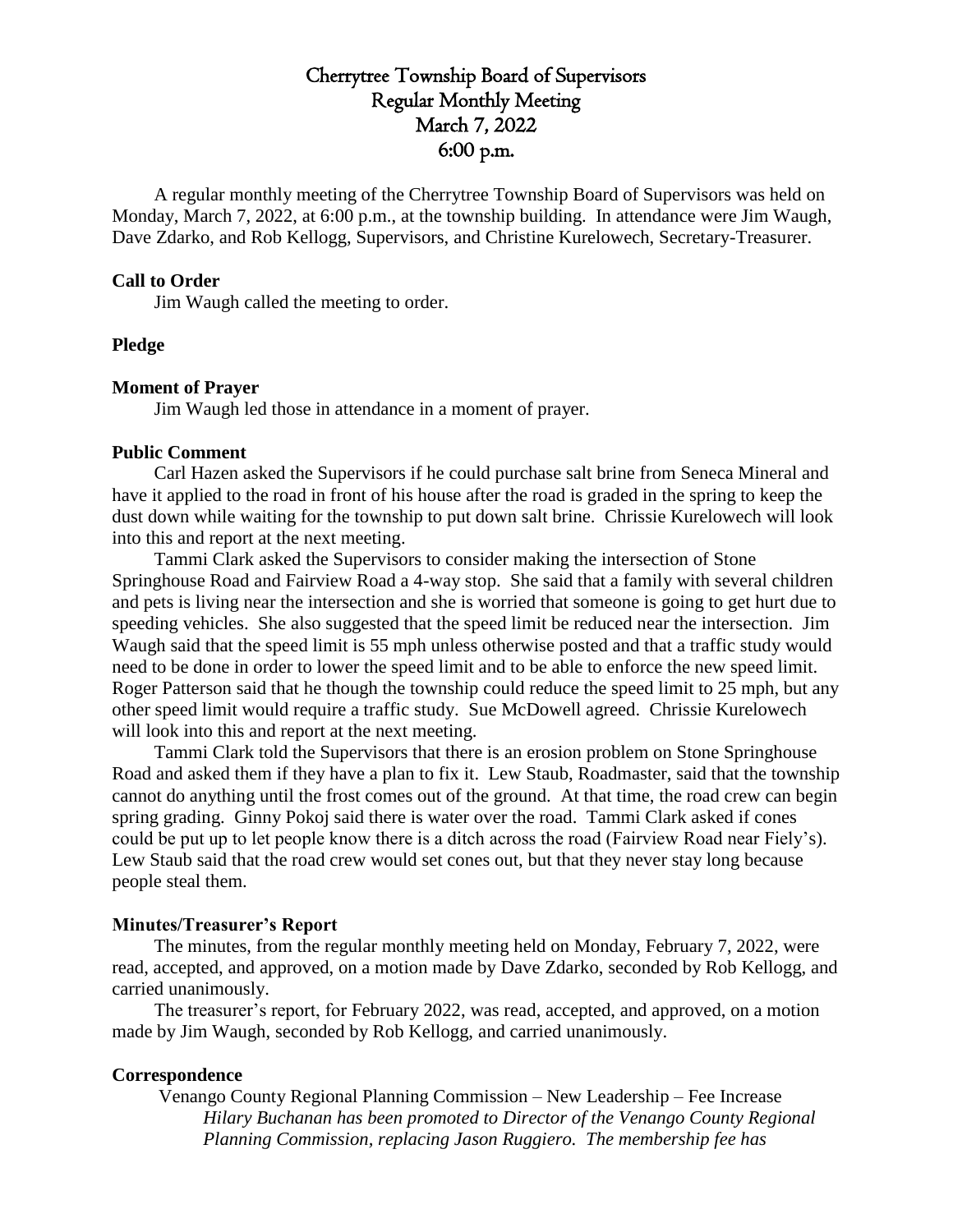*increased from \$.50 per capita to \$.55 per capita. However, since the results of the most recent census show a decrease in the township's population, from 1,540 to 1,308, the township will be required to pay \$719.40 for membership as opposed to \$770.00 in previous years.* 

 Matthew Vargason - Act 14, 67, and 68 Notification - 138 Turkey Farm Road *The township has been notified that Matthew Vargason has applied to the Pennsylvania Department of Environmental Protection (PA DEP) for a National Pollutant Discharge Elimination System (NPDES) permit and a Water Quality Management Part II permit with the intention of installing a single residence sewage treatment plant at 138 Turkey Farm Road.*

PennDOT – 2022 Liquid Fuels Tax and Turnback

*Chrissie Kurelowech reported that the township recently received \$191,312.93 in Liquid Fuels Tax revenue, which is \$3,448.45 less than last year. Additionally, \$24,240.00 was received in Liquid Fuels Turnback revenue for Dempseytown-Gresham Road.*

# **Zoning**

*Permits*

None

# *Zoning Report*

Ben Breniman, Zoning Officer, reported that he recently spoke with a representative from Cove Solar who requested an informal discussion with the Supervisors regarding solar development in the township. He said he sent the representative a digital copy of the current regulations and has not heard anything else from him.

Ben Breniman recently performed several inspections and will send out enforcement letters. A property on Black Road (near Route 8) contains several vehicles and a motor home that is being occupied. Junk is accumulating again and is beginning to spread into the field at 1220 South Perry Street. He also inspected 903 Fairview Road and had a discussion with the person living on the property who said he has a dumpster and will clean the property up soon. Ben told the person that he plans to inspect the property every month. He also took pictures of the violations at the properties.

# **Administrative Action**

# *Road Worker Resignation – Vote to Accept*

On a motion made by Jim Waugh, seconded by Rob Kellogg, and carried unanimously, the Supervisors voted to accept the resignation of Steve Anderson. On a motion made by Jim Waugh, seconded by Rob Kellogg, and carried unanimously, the Supervisors voted to advertise for a new road worker for 3 days in The Titusville Herald. Resumes will be accepted through Friday, March 18, 2022.

# *Lamey Road Culvert #1 Bids – Review and Vote Breedtown Road Culvert #3 Bids – Review and Vote*

Chrissie Kurelowech said that bid openings were held on Thursday, March 3, 2022 for the Lamey Road Culvert #1 project and the Breedtown Road Culvert #3 project. The first bid opening, which was for Lamey Road Culvert #1, was held at 10:00 a.m. Nine bids were received with the lowest being \$88,000.00 from Shingledecker's Welding, Inc. See bid results below.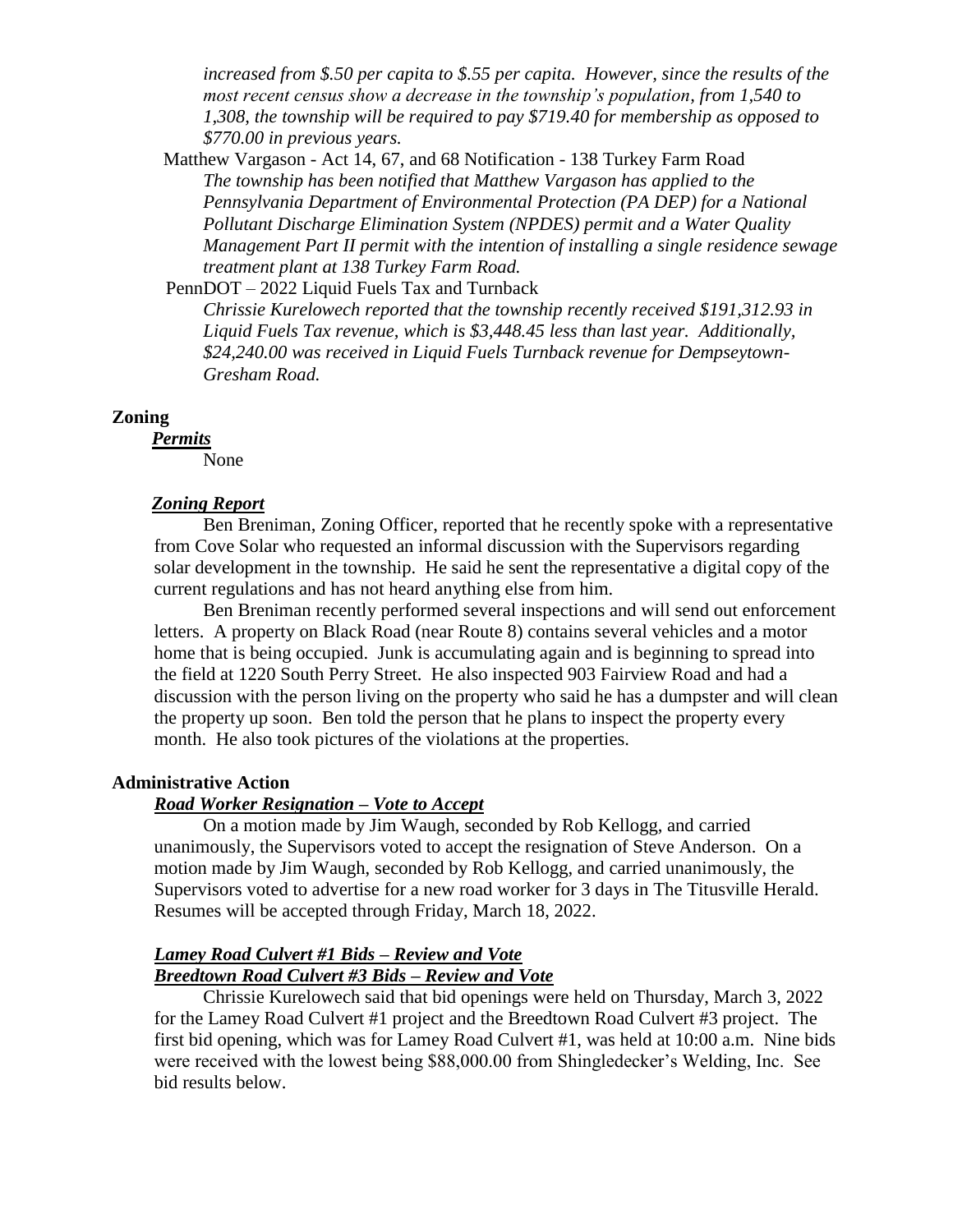| <b>Lamey Road Culvert #1</b>            |              |  |
|-----------------------------------------|--------------|--|
| Shingledecker's Welding, Inc            | \$88,000.00  |  |
| Steel Nation Environmental, Inc.        | \$97,750.00  |  |
| <b>Heckman Diversified Construction</b> | \$98,922.00  |  |
| <b>Northrock Construction</b>           | \$106,291.00 |  |
| <b>McLallen Construction</b>            | \$106,450.00 |  |
| Amendola Construction & Maintenance     | \$132,600.00 |  |
| <b>XL</b> Excavating                    | \$133,750.00 |  |
| <b>Konzel Construction</b>              | \$148,800.00 |  |
| <b>Horizon Construction Group</b>       | \$188,000.00 |  |
| <b>Paul Gosik Construction</b>          | no bid       |  |
| Davis Demolition                        | no bid       |  |

The second bid opening, which was for Breedtown Road Culvert #3, was held at 10:30 a.m. Nine bids were received with the lowest being \$45,900.00 from McLallen Construction. See bid results below.

| <b>Breedtown Road Culvert #3</b>        |             |  |
|-----------------------------------------|-------------|--|
| <b>McLallen Construction</b>            | \$45,900.00 |  |
| Shingledecker's Welding, Inc.           | \$53,000.00 |  |
| <b>XL</b> Excavating                    | \$56,700.00 |  |
| <b>Northrock Construction</b>           | \$56,941.00 |  |
| <b>Heckman Diversified Construction</b> | \$61,230.00 |  |
| <b>Konzel Construction</b>              | \$62,800.00 |  |
| Steel Nation Environmental, Inc.        | \$79,590.00 |  |
| Amendola Construction & Maintenance     | \$82,000.00 |  |
| <b>Horizon Construction Group</b>       | \$91,700.00 |  |
| <b>Paul Gosik Construction</b>          | no bid      |  |

The Supervisors discussed the financial situation of the township and 2022 expenses. Chrissie Kurelowech noted that the township will receive \$73,477.79 in American Rescue Plan (ARP) funding in June of 2022 to put towards culvert projects. This will be the second and final sum of ARP money received by the township. The first payment of \$73,477.79 was put towards the Shreve Road Culvert #1 project during 2021. She also noted that it is time to put stone out for bid. The Supervisors have doubled the amount of 2RC gravel (from 7,200 tons to 14,400 tons) that is tailgated to various roads for the past 2 years. The 2021 stone bid(s) came in at \$161,636.00. Salt brine will most likely be another expense during 2022 and the salt brine contract for 2021 totaled \$49,500.00. Additionally, the garage roof is in need of repair/replacement and no decisions have been made yet on paving and seal coating during 2022. On a motion made by Jim Waugh, seconded by Rob Kellogg, and carried unanimously, the Supervisors voted to accept the lowest bid on the Lamey Road Culvert #1 project, from Shingledecker's Welding, Inc., of \$88,000.00, and to accept the lowest bid on the Breedtown Road Culvert #3 project, from McLallen Construction, of \$45,900.00.

# *2022 Stone RFQ – Discuss Quantities – Vote to Seek Quotes*

The Supervisors discussed the amount of stone that the township should purchase during 2022, specifically 2RC gravel (tailgate delivery), and decided to put 14,400 tons out for bid. For each of the past 2 years, 14,400 tons of 2RC gravel have been tailgated to various roads, but more is still needed. In previous years, the township only had 7,200 tons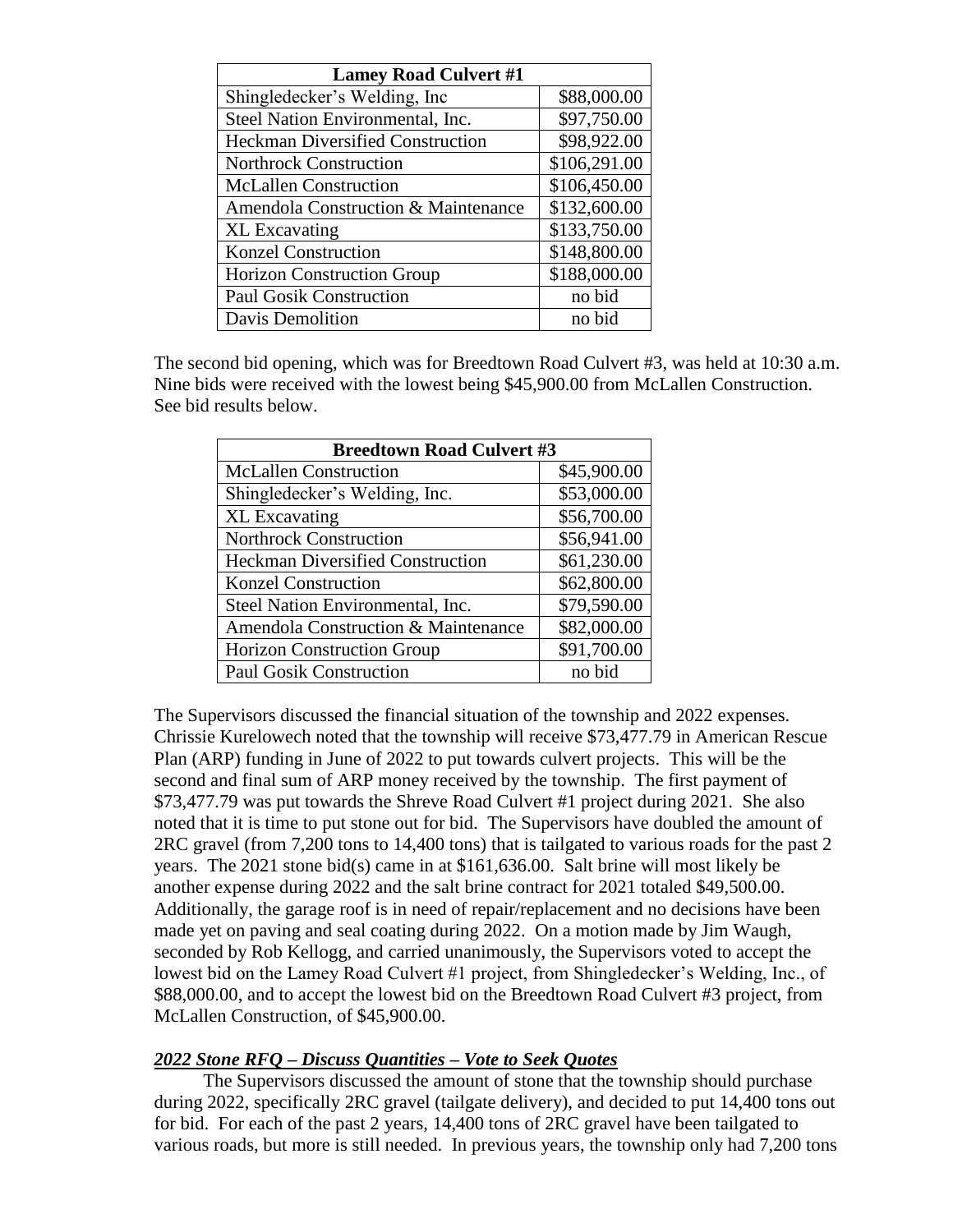tailgated per year. The Supervisors discussed their concern over inflation and how it could affect the prices of stone this year. However, if the quotes are too high, the Supervisors could reject them all and put out another RFQ (Request for Quotes) with lower quantities. On a motion made by Jim Waugh, seconded by Dave Zdarko, and carried unanimously, the Supervisors voted to seek quotes for the types and quantities of stone listed below. Chrissie Kurelowech will send out an RFQ (Request for Quotes) and have the quotes due before the next regular monthly meeting, which is scheduled for Monday, April 4, 2022, at 6:00 p.m. The Supervisors will review the quotes at that time.

| <b>Item</b>                    | <b>Tons</b> |
|--------------------------------|-------------|
| ASI Antiskid                   | 2,300       |
| 2RC Gravel – Tailgate Delivery | 14,400      |
| 2RC Gravel – Stockpile         | 500         |
| $AASHTO\#57 Type C$            | 600         |
| 2A Limestone                   | 150         |

#### *Emergency Management Coordinator - 2022*

On a motion made by Jim Waugh, seconded by Rob Kellogg, and carried unanimously, the Supervisors appointed Tim McGrath as Emergency Management Coordinator for 2022.

# **Committee Reports**

#### *VFD*

Tom Huffman, acting VFD Fire Chief, reported that there were 16 calls since the last meeting. Of the 16 calls, 5 were in Crawford County and 11 were in Venango County. Of the calls in Crawford County, 2 were building fires, 1 was a chimney fire, and 2 were swift water rescues. Of the calls in Venango County, 1 was a fuel burner malfunction, 7 were EMS, 1 was an MVA with injuries, 1 was dispatched and canceled, and 1 was for severe weather.

Tom Huffman thanked Cypress Creek Renewables for recently making a \$30,000.00 donation to the Cherrytree Township Volunteer Fire Department.

The spring shoots will continue to be held every Tuesday evening through Tuesday, April 12, 2022. The doors open at 5:30 p.m. and the shooting begins at 6:00 p.m.

The VFD's annual gun raffle has been scheduled for Saturday, June 18, 2022. Tickets will be available soon.

Tom Huffman also reported that the VFD will not be building a pavilion on the township's property as previously discussed. Instead, the VFD has decided to purchase a 3-acre property on Route 8 with the intention of constructing a new building in the future that will house the VFD. He said the VFD hopes to close on the property at the end of the month, pending the septic system passing (will be tested on March 15, 2022). Roger Patterson suggested that, with recent talks about VFDs merging in the area, the VFD constructing a new building could be premature and that the VFD might want to consider waiting. Jim Waugh said that there has been talk of merging for years and that he does not think it is possible in this area because there is a large area to be covered and few fire departments. He also said that the Cherrytree Township VFD was created because the residents did not want to have the township covered by the City of Titusville because it was too expensive. Tom Huffman noted that Franklin and Oil City fire departments have recently held meetings to discuss merging smaller departments because they feel they are spending too much money on overtime when they respond to calls that are outside the city limits. Several volunteer fire departments in the area, including Cherrytree VFD, were not even invited to the meetings. He said that, as of right now, there are no talks of merging